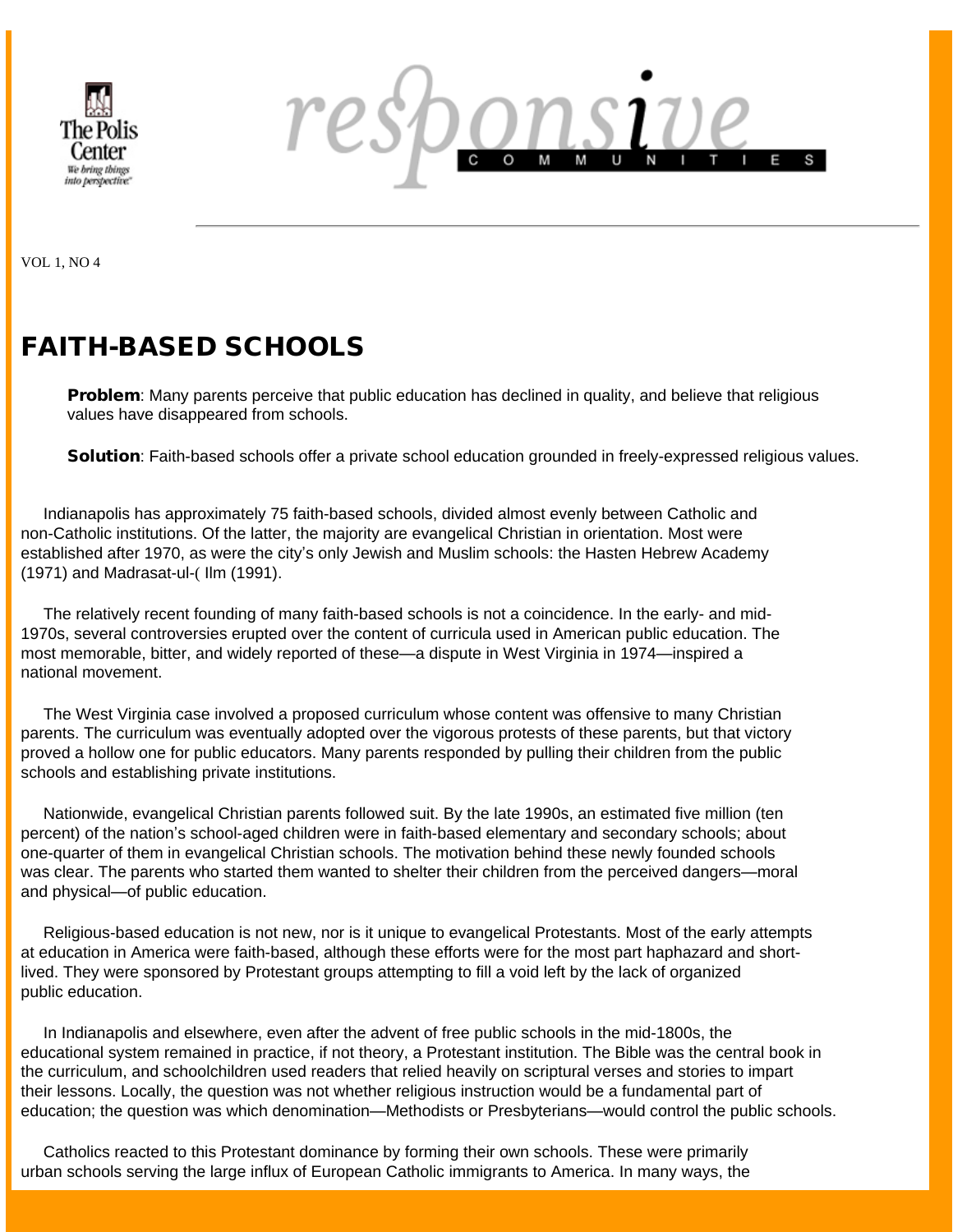evangelical Christian exodus from public education over the past thirty years parallels the Catholic education movement in the nineteenth century. Both the Catholic and evangelical parents were motivated by a desire to keep their children from harm, bolster their faith, and shelter them from offensive ideas and values promoted in public education.

 Many of the Catholic schools that once served urban immigrant communities have now closed. The Catholic schools that have survived serve a largely suburban, middle and upper-middle-class clientele: about half the students in Catholic secondary schools live in households earning \$50,000 or more. As a result of these trends, the defining mission that once drove Catholic education has been obscured. Catholic schools no longer serve primarily urban, working class and immigrant populations, nor do they provide a Catholic education to exclusively Catholic children.

 Other faith-based schools face a similar dilemma. Virtually all faith-based institutions, whether a Catholic school founded in the nineteenth century or an evangelical school founded last year, spring from the founders' desire to create a protective shelter for children.

 At the local Muslim school Madrasat-ul-( Ilm, for example, Principal Muslimah Mustafa describes the purpose of her school in language reminiscent of the evangelical Christians who have started schools recently. "What I'm trying to do is protect the children so that their roots will grow deep, so that they may sway but they won't be uprooted," she said. "Like a tree, you protect it until its roots will grow, then you take the protective covering off of it."

 But the sort of shelter that a school provides can change over time; its sense of mission can be shaped by other factors or eroded entirely. Eventually, most religious schools face the challenge of maintaining their identity and purpose.

### TWO INDIANAPOLIS EXAMPLES

 Following are the stories of two faith-based schools. Superficially, they seem a study in contrasts. The first is a recently established evangelical Christian high school that draws its enrollment primarily from the suburbs; the second is a Roman Catholic elementary school that dates to the nineteenth century and is almost exclusively urban.

 What they have in common is a clear sense of mission. Both are certain about the sort of protective shelter that they intend to provide. But both schools face the challenge of preserving their sense of purpose against forces that threaten to compromise their identity.

#### Covenant Christian High School

 James Spencer spent 35 years teaching in public schools before taking early retirement in 1995. About the time of his retirement, several parents on the West side of Indianapolis were discussing the possibility of starting a Christian school for their children, who were then in a private middle school. The parents knew of Spencer's background and asked him to be the new school's principal. He agreed, provided they could come up with two things: sufficient money to fund the venture and a minimum of fifteen students. The start-up money, \$100,000, was supplied by Wood-Mizer, a West-side lumber company owned by a Christian businessman.

 Covenant Christian High began in the fall of 1995 as an interdenominational high school with 20 children. For the 1999-2000 school year, it enrolled 250 students.

 Principal Spencer provides a prime example of the frustration that has driven the rise of evangelical Christian schools in recent years. He agreed to cancel his retirement plans and become Covenant's principal primarily because of what he describes as a fundamental change in public education.

 "What I saw change in public schools was the disappearance of truth," Spencer said. "Thirty-five or 40 years ago, it was pretty well assumed that truth existed. It was objective; it could be discovered; it could be taught and transmitted. That's what the public system did for the first 200 years. But it reached the point by the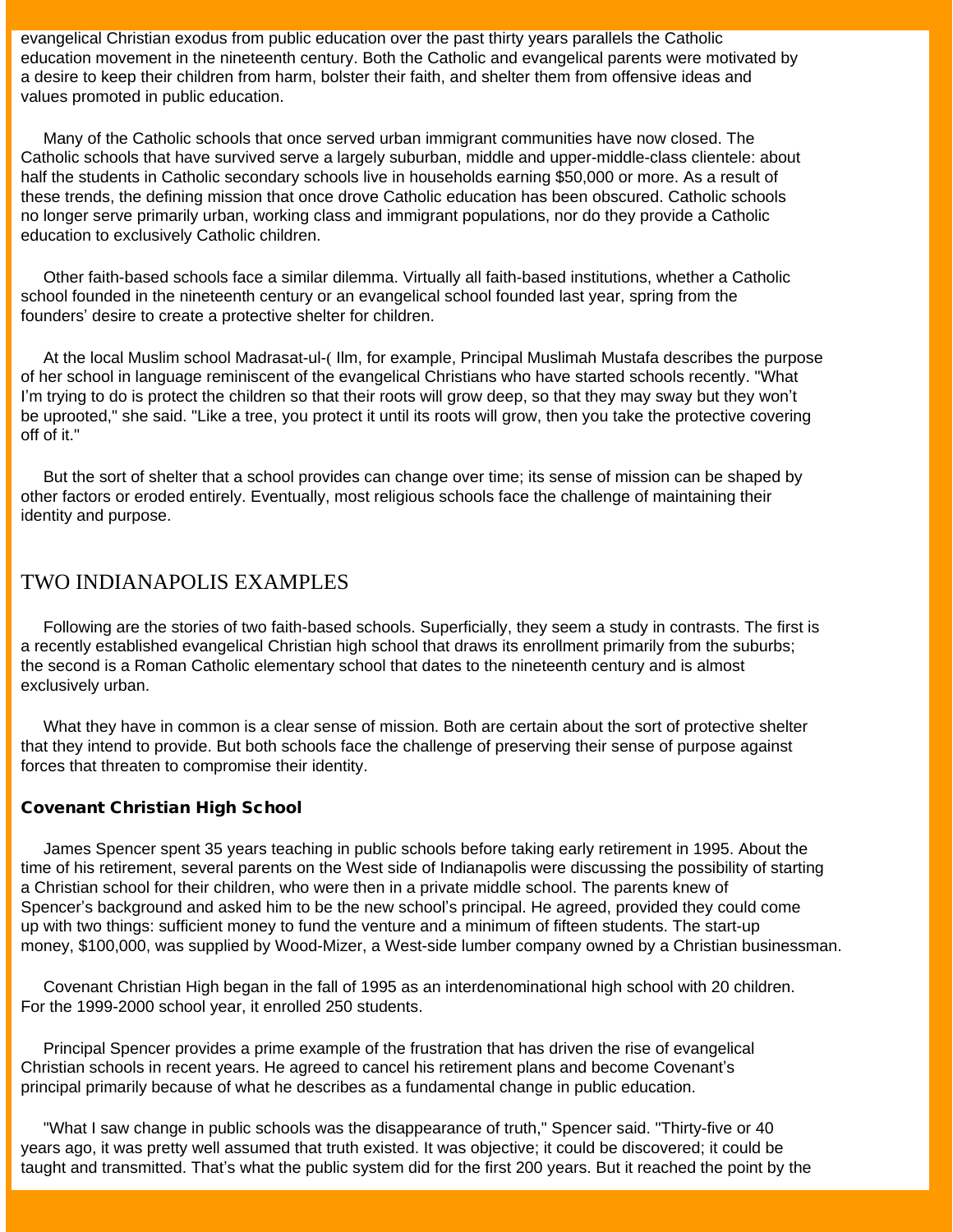time I left in '95 that it was illegal to assume that truth existed. Now, there are many truths. They're all relative. You've got your truth; I've got mine. Whatever floats your boat, you go with that."

 Covenant borrowed the basement of Chapel Rock Christian Church for its first two years of operation. But Spencer's goal was to graduate the first class of seniors from an accredited school with a building of its own; and in May, 1999, the 24 members of the Class of 1999 had their graduation ceremony in a new building. It was built on 21 acres of land donated by, and adjacent to, Chapel Rock. (Covenant has no formal connection to the church, though informal ties between the two are strong.)

 An \$8 million gift from the owner of Wood-Mizer made the building possible. Covenant will likely be operating at its capacity—400 students—by 2002 or 2003.

 Spencer's goal that Covenant be accredited was achieved in 1997, when the state of Indiana recognized it under a program known as Freeway accreditation. According to this plan, candidates may submit their own curriculum, which may vary somewhat from the standard requirements for accreditation, to the State Board of Education. If the Board deems the proposed educational program valid, the school receives accreditation as a Freeway school and is entitled to the same rights and privileges as any accredited school.

 In sum, Covenant has not only survived its start as a makeshift school meeting in the basement of a church; it has prospered. And its success is more than just superficial. In the first round of ISTEP testing that Covenant participated in, its sophomores placed seventh among all schools—public or private—in Indiana.

#### Holy Angels Catholic School

 In 1986, Fr. Clarence Waldon of Holy Angels Catholic Church published a booklet titled "The Dynamic of Holy Angels Catholic School," a statement of the school's reason for being, in which he argued that the service it provided to the city was unique and critically needed.

 Founded in 1906, Holy Angels had changed fundamentally over the decades. The neighborhood around the school, once white, had become predominately black. By the 1980s, Holy Angels served primarily black children.

 But the composition of its student body did not make it unique; its philosophy of education did. The school provided elementary education from an Afro-American cultural perspective. This instruction differed fundamentally from the Anglo-centered instruction offered in most schools, as Waldon explained in his booklet.

 "People of Afro-American descent in the U.S. have always had to learn to live in two cultures: the majority culture (western European) and their own minority culture (Afro-American)," Waldon wrote. "For many young children, this dual life is very confusing and frustrating. Therefore, they do not function well in both cultures which, many times, translates into poor performance in school."

 At the time, Holy Angels faced an uncertain future. Its building was old. The cost of tuition prevented many potential students—primarily poor children from urban neighborhoods—from enrolling. It faced the persistent threat of being closed.

 The situation was essentially the same with all of the city's urban Catholic schools. In the mid-1980s, all faced declining enrollments and uncertain funding. "There was always this big knife hanging over you, held by a thread, and it could come down at any time," Fr. Waldon said.

 But in 1999, Holy Angels moved into a new building. The new facility was one of only two construction projects underway nationally at an urban Catholic school. The other is also in Indianapolis: Holy Cross Central School, 125 N. Oriental St.

 The revived health of Catholic schools in Indianapolis was facilitated by a powerful network of local media, businesses, and philanthropic institutions—in addition to the energy of the local Catholic leadership, most notably the Archbishop of Indianapolis, Daniel Buechlein. In 1998, Buechlein announced a campaign to raise \$20 million for the city's eight urban Catholic schools.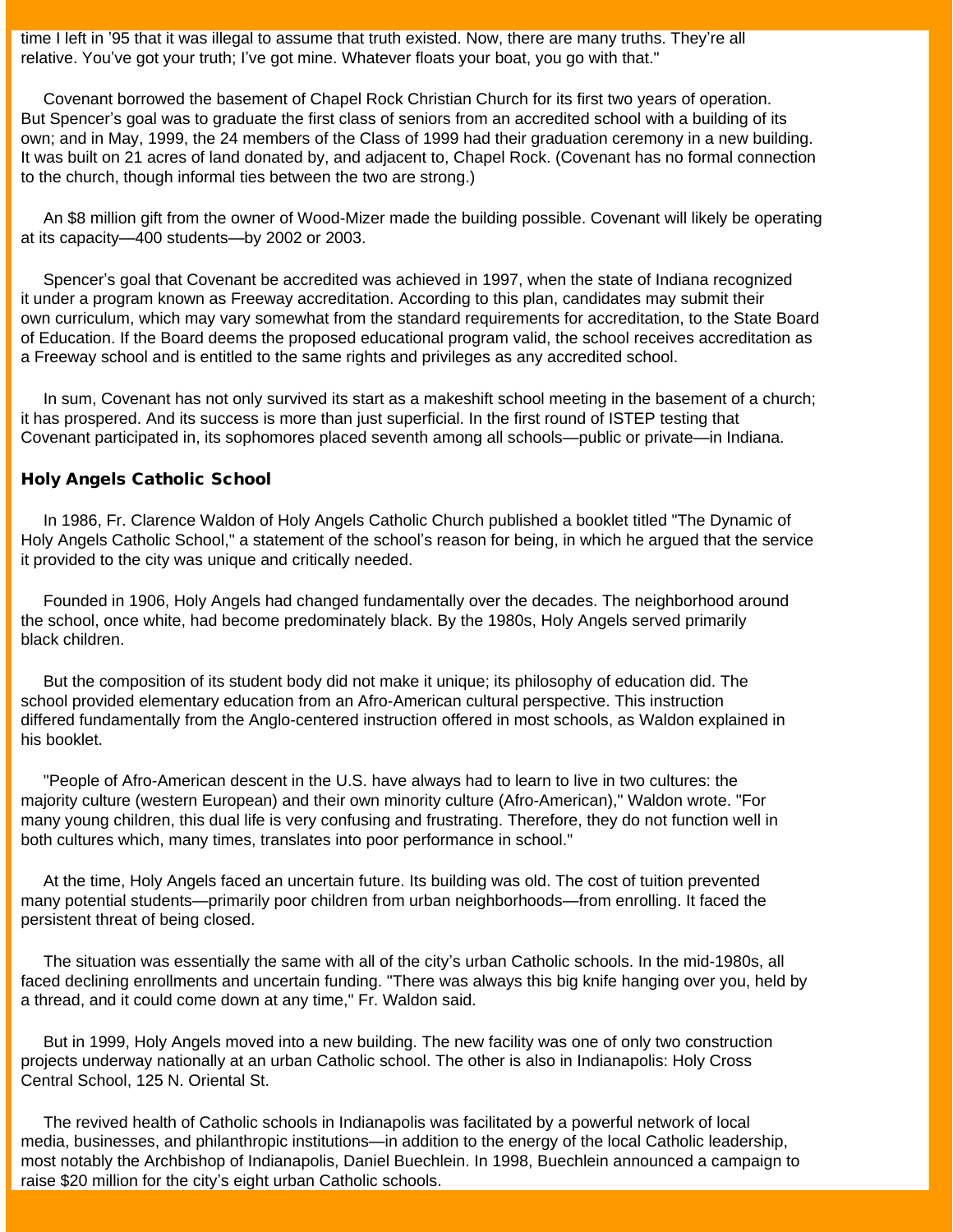The construction projects at Holy Angels and Holy Cross resulted directly from this campaign, which has also provided tuition assistance for many inner-city children.

 This resurgent support for local Catholic education, particularly the city's urban schools, has allowed Holy Angels to remain committed to the mission that Fr. Waldon articulated in 1986. The school still serves black children almost exclusively (whites are welcome, though few have ever enrolled), and it still emphasizes education from an African-centered cultural perspective.

# BALANCING ACT

 Both Covenant Christian and Holy Angels have a clear sense of the sort of shelter they want to maintain. But both institutions face challenges to their identity.

 For Covenant, the challenge stems from its attempt to join academic excellence with the mission of teaching evangelical Christian values. As the school matures and its reputation as an academically sound school becomes well known, it likely will attract more students who are not Christians. The policy at present is to admit all children, regardless of their religious beliefs, provided they are receptive to the school's Christian mission.

 But the potential for conflict over this practice was evident in a survey of Covenant's first class of graduating seniors. One of their most common complaints was that Covenant accepts students "who don't want to be there"—non-Christians, in other words. Parents have expressed disappointment with the practice, too.

 "You have a very delicate balance between ministry to believers and ministry to unbelievers," Spencer said. "The scriptures command us to do both. But it's a very thin line. It's important not to lose your vision."

 Holy Angels is fundamentally different from Covenant Christian: it does not define its mission primarily in terms of inculcating a faith-based world view. Consequently, it does not face the threat of "dilution" by students who attend the school for its academics but do not share its faith.

 Yet Holy Angels does face a challenge common to virtually all faith-based schools: finances. Income from tuition does not cover the costs of operation at most religious schools, but the dilemma is particularly severe in the case of Holy Angels. The school's reason for being is primarily to serve inner-city children from poor homes, so it must be cautious about raising its fees. On the other hand, it must generate sufficient income to provide students with a good education. The difference between operating costs and income from tuition fees is covered mainly through philanthropic gifts.

 For the foreseeable future, Holy Angels has been granted a reprieve. The school's new building seems to guarantee that it will survive for many years to come, free to pursue its unique educational mission.

 But if funding sources dry up, if the general enthusiasm for Catholic education wanes, or if new Church leadership sets other priorities, Holy Angels could find itself back in the precarious position of 1986 unable to attract substantial assistance from the outside or to generate sufficient money from within.

 Holy Angels' mission gives it a definite reason for being, but narrows its marketability and makes it unsustainable without outside assistance. Though it separates itself from the broader culture educationally, it is dependent on that culture financially.

 This dilemma is common, even in cases where a school does not serve primarily a poor population. Most faith-based schools experience some degree of tension between the goal of preserving their identity and the reality of having to pay the bills.

 This is true even at Covenant, where the policy of admitting non-believers is justified primarily as a matter of ministry. Principal Spencer couched it as a scriptural injunction, arguing that "the scriptures command us to do both"—that is, serve both believers and non-believers.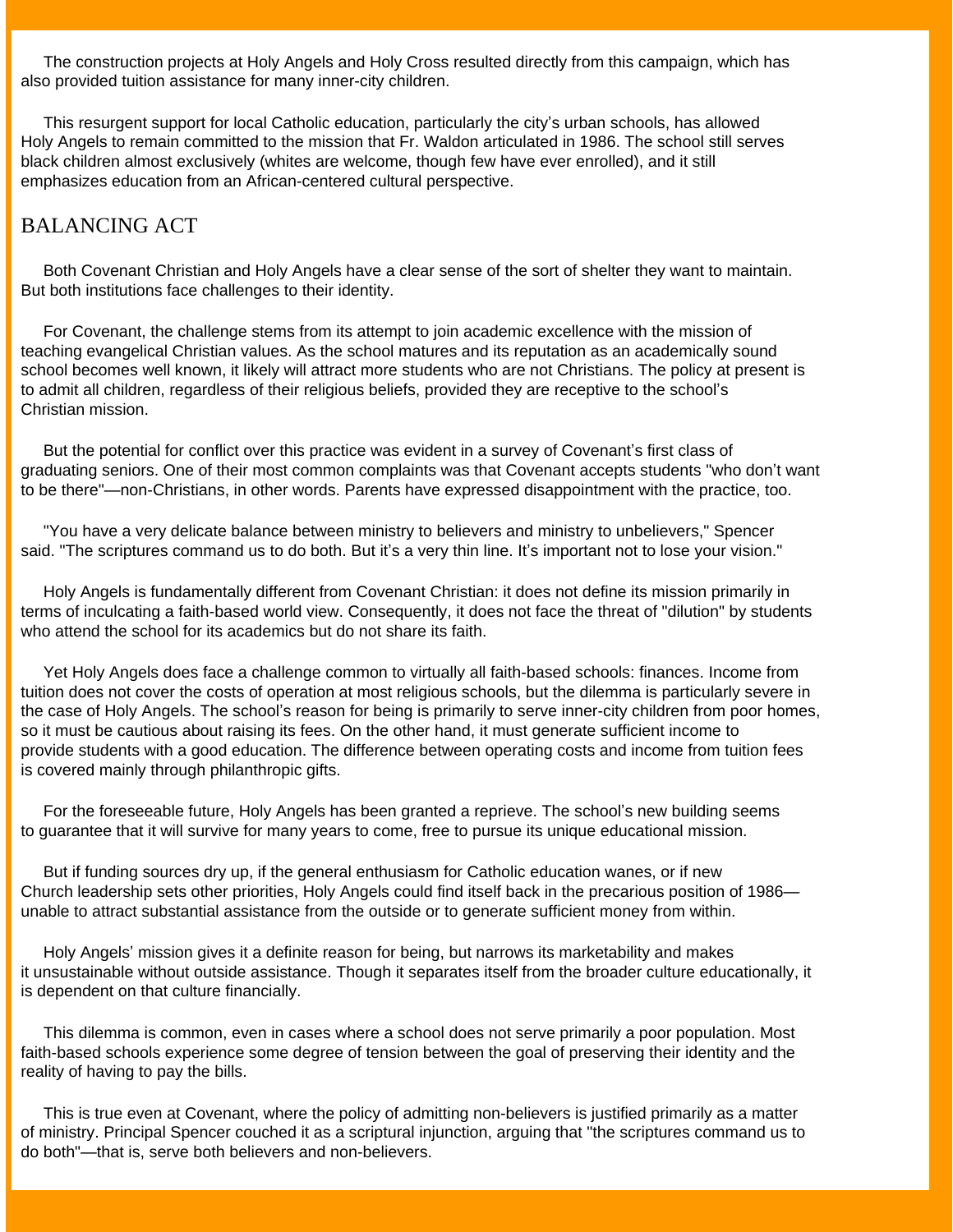But the policy is also tied to the issue of funding, as Spencer acknowledged. "I have to have tuition to pay people's salaries," he said. Despite the gift of a new building, Covenant's \$4,000 annual tuition charge falls far short of the actual per-student operating expense, which is \$6,700. (Referring to this deficit, Spencer said "we pray it in," meaning that the school relies on gifts to supply the necessary funds.) In a sense, Covenant cannot afford to refuse admission to non-Christian students.

 Covenant intends to inculcate a particular world view, whereas Holy Angels intends to offer students a culturally sensitive educational environment. But both are Christian schools that view themselves as distinct alternatives to—and a protective shelter from—what is offered in the public sphere. And both are subject to pressures—primarily economic—that threaten to compromise their reason for being.

### DISSENTING VIEWS

 Religious education can be cast as a commendable effort by parents to protect to their children. But there are sharply opposing viewpoints.

 James Dwyer, a law professor at the University of Illinois—Chicago, recently voiced one contrary argument. In *Religious Schools v. Children's Rights* (1998), Dwyer deplores "the pervasively uncritical attitude toward religious schooling in our society" and the "abandonment" of children in what he deems to be harmful environments. Accordingly, he calls for sweeping reforms in what state and federal governments require of religious schools. In his view, private schools should be required to seek certification, should be allowed to use only state-approved materials, and should be subject to unannounced inspections by regulators.

 Dwyer's prescriptions are unlikely to influence public policy in Indiana, if anywhere. State regulation of faith-based schools is virtually non-existent. Indiana's Department of Education asks only that a school report the number of students it educates at each grade level. And the trend runs toward more rather than less accommodation of faith-based educational endeavors.

 For example, Indiana's state legislature has passed a bill that will allow accreditation by some independent organizations to qualify a school for state accreditation. That legislation awaits implementation by the Board of Education. If approved, alternative accreditation of this sort would be a boon to many faithbased schools. Those that are accredited by an approved, independent organization (such as, perhaps, the Association of Christian Schools International) would gain all the benefits and legitimacy inherent in state accreditation.

 A significant challenge to faith-based education comes from critics who view it as an abdication of civic and Christian responsibility.

 "We tried hard to court pastors, and they weren't really interested," Covenant's Spencer said. "I've been told by many pastors that they prefer to have their children in the public schools, where they can be salt and light."

Darren Cushman-Wood, pastor of East 10<sup>th</sup> Street United Methodist Church, supports public education as "one of the essential building blocks of democracy. The presence of public schools are fundamental to preserving a democratic society."

 Cushman-Wood, whose church has a close working relationship with a nearby public school, said the shift of attitude among evangelical Christians during his childhood was dramatic. When he was growing up in an evangelical home in the 1970s, the evangelical community supported the local public schools. But the political mobilization of conservative Christians in the 1970s was driven in large part by a resistance to perceived liberal trends in public education. For some evangelical conservatives, said Cushman-Wood, "Whether your kids attended a Christian school became a litmus test."

 While he believes there is room for public schools and private religious schools to co-exist, Cushman-Wood clearly comes down on the side of the former. He says that the charges of relativism and secular humanism leveled at public education are overstated, and indeed, politically motivated. Cushman-Wood's views are representative of many liberal Christians. How people view faith-based education has a great deal to do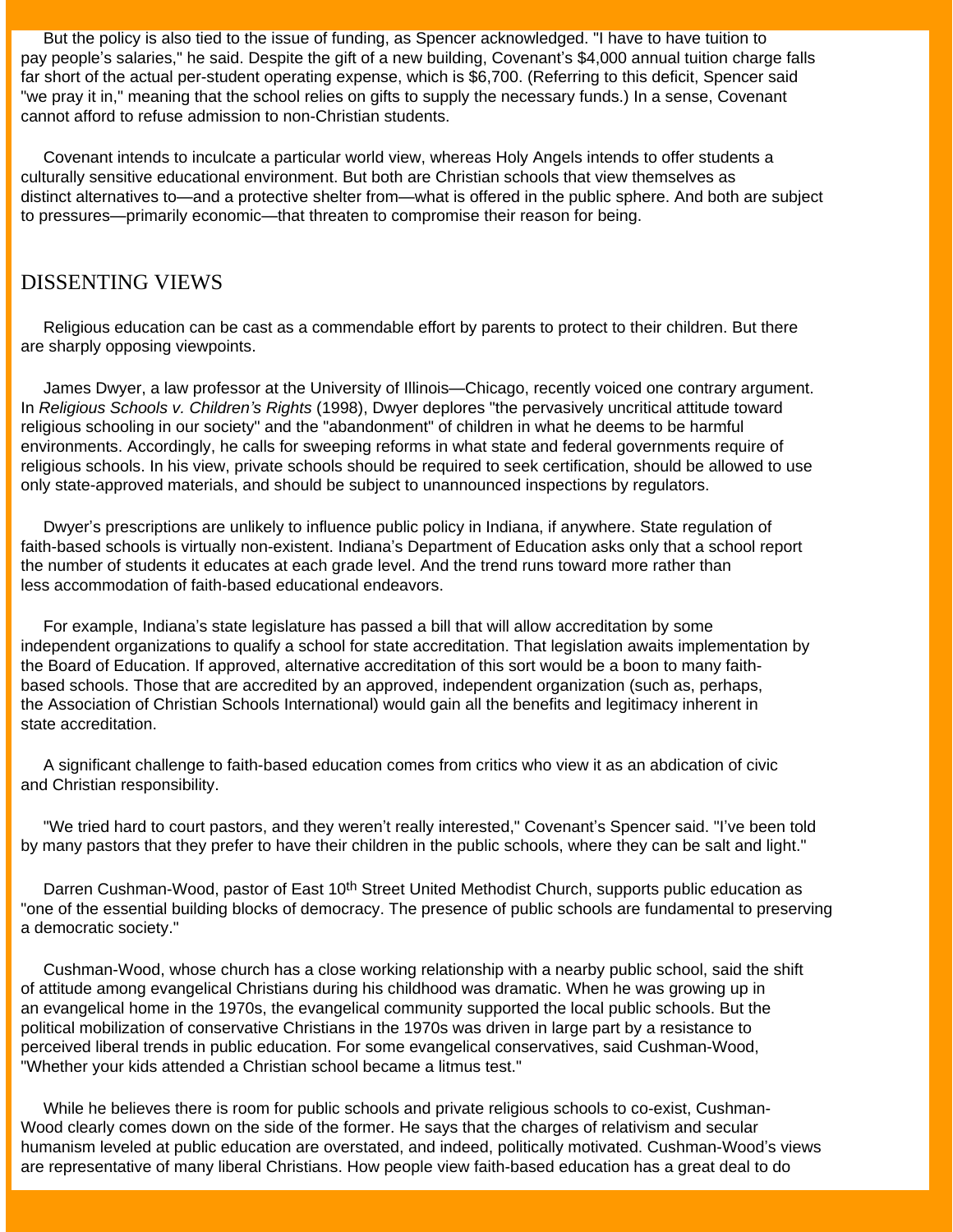### **CONCLUSIONS**

 Ease of entrance into the field of faith-based schooling and the absence of state regulation do not translate into a high probability of success. While there are few regulatory burdens placed on faith-based schools, there are substantial economic burdens. Most successful religious schools are launched with the aid of a generous donor.

 Even generous benefactors are no guarantee of survival. The \$100,000 that Wood-Mizer gave Covenant Christian was sufficient for the school to begin meeting in the basement of a church, but nothing more. After a year of working under relatively primitive conditions, Principal Spencer was nearly ready to quit. Covenant's first year, he said, was "just exhausting."

 Today, only a few years after its shaky beginnings, Covenant has a new building and provides statecertified, academically sound education to hundreds of students. It's true that this rapid progress was made possible by large financial gifts. But at the outset, Covenant's founders had no idea those gifts would materialize. There would be no Covenant Christian High School today if a few interested parents had not had the vision and perseverance to bring it about.

### SCHOOLS DISCUSSED IN THIS ESSAY

### Covenant Christian High School

7525 West 21st Street Indianapolis, IN 46214 (317) 390-0202 [http://covenantchristian.org](http://covenantchristian.org/).

The administration of Covenant Christian believes an important part of its educational mission is to help others interested in beginning a private school. They welcome questions on the subject and are available to give guided tours of Covenant's building.

#### Holy Angels Catholic School

2822 Dr. Martin Luther King, Jr. Street Indianapolis, IN 46208 (317) 926-5211

#### The Hasten Hebrew Academy of Indianapolis

6602 Hoover Road Indianapolis, IN 46260 (317) 251-1261

Madrasat-ul-'Ilm 2846 Cold Springs Road Indianapolis,IN 46222 (317) 923-0328.

Holy Cross Central School 125 N. Oriental Street Indianapolis, IN 46202 (317) 638-9068

# **RESOURCES:**